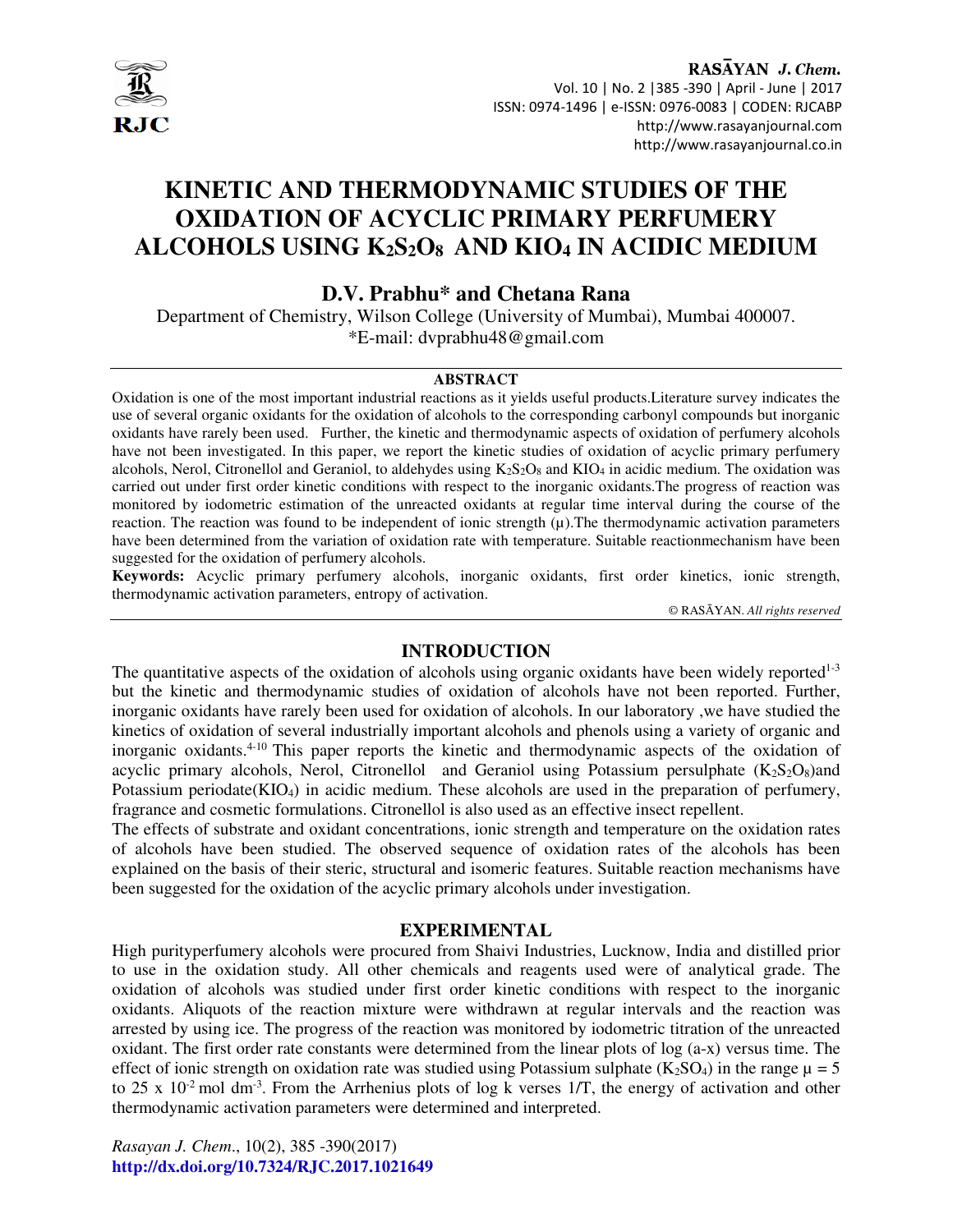# **RESULTS AND DISCUSSION**

The acyclic primary alcohols, Nerol, Citronellol and Geraniol were oxidized to the corresponding aldehydes. It was observed that for all the alcohols under study, the oxidation rates increased with [alc.] but decreased with [ox.](Shown in Tables-1 and 2, Figures-1 and 2).

## **Reaction mechanism of oxidation of primary alcohols**

#### **K2S2O8 as oxidant in acidic medium**

In acidic medium,  $K_2S_2O_8$  forms  $H_2S_2O_8$  which is a strong acid and strong oxidizing agent.<sup>11, 12</sup>

 $RCH_2OH + H_2S_2O_8 \rightarrow RCHO + 2H_2SO_4$ 

## **KIO4 as oxidant in acidic medium**

In acidic medium, KIO<sub>4</sub> forms periodic acid HIO<sub>4</sub> which is a strong acid and a strong oxidizing agent.<sup>13,14</sup> The oxidation of alcohols by  $KIO<sub>4</sub>$  results in the formation of the hypohalite ion ,OI.

 $RCH_2OH + IO_4 + 4H^+ \rightarrow RCHO + OI^+ + 3H_2O$ 

The unreacted oxidants were estimated iodometrically and the products of oxidation viz. aldehyde were identified by 2,4 –dinitrophenylhydrazone test and confirmed by TLC. For  $K_2S_2O_8$  oxidant in acidic medium, the rates of oxidation of alcohols followed the sequence, as:

 $CH<sub>3</sub>$ 



Fig.-1: Variation of rate constant of oxidation of primary alcohols with [alc.] using  $K_2S_2O_8$  as oxidant in acidic medium

Citronellol has more hindered alpha –hydrogen than Nerol hence its oxidation is slower than that of Nerol. For KIO<sub>4</sub> oxidant in acidic medium, the rates of oxidation of alcohols followed the sequence:

386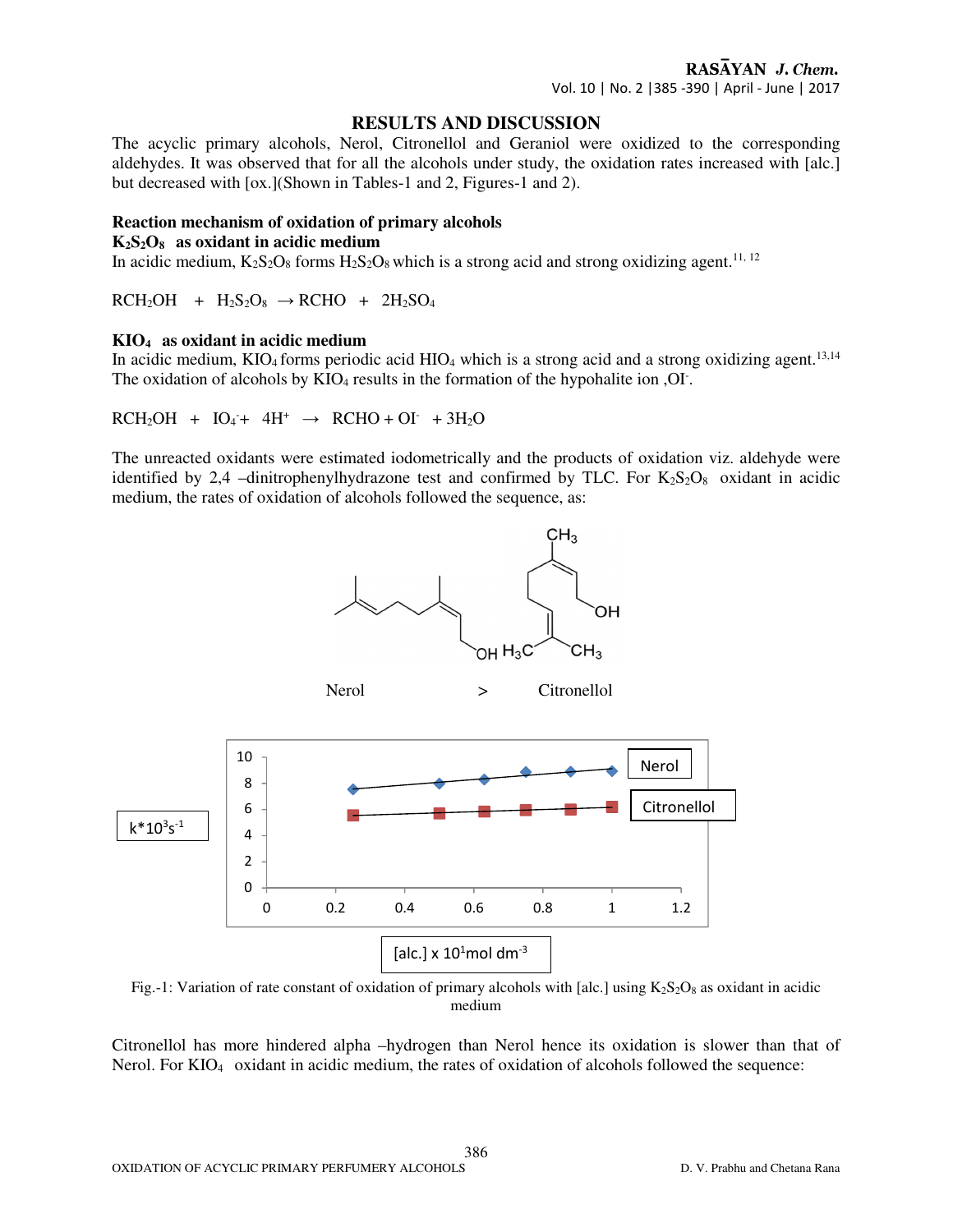RASAYAN J. Chem. Vol. 10 | No. 2 |385 -390 | April - June | 2017



Fig.-2: Variation of rate constant of oxidation of primary alcohols with [alc.]usingKIO<sub>4</sub> as oxidant in acidic medium

The oxidation rates of the primary alcohols are consistent with respect to their steric hindrance effects on the oxidation. The oxidation rates of the three alcohols are relatively close to each other (Figure-2).  $K_2S_2O_8$  was found to be a stronger oxidizing agent than  $KIO_4$  for the primary alcohols under study (Tables-1 and 2).

Table-1: Rate constant data for the oxidation of acyclic primary alcohols by  $K_2S_2O_8$  in acidic medium. [H<sub>2</sub>SO<sub>4</sub>] =1M; Temperature=303K

| [alc.] $*101$           | $[K_2S_2O_8]$ *10 <sup>1</sup> | Nerol             | Citronellol       |
|-------------------------|--------------------------------|-------------------|-------------------|
| $mol \, \text{dm}^{-3}$ | mol $dm^{-3}$                  | $k * 10^3 s^{-1}$ | $k * 10^3 s^{-1}$ |
| 1.00                    | 2.50                           | 9.42              | 6.72              |
| 1.00                    | 5.00                           | 9.35              | 5.78              |
| 1.00                    | 10.0                           | 9.17              | 5.55              |
| 1.00                    | 15.0                           | 8.87              | 5.04              |
| 1.00                    | 20.0                           | 7.37              | 4.84              |
| 1.00                    | 25.0                           | 7.28              | 4.47              |
| 0.25                    | 5.00                           | 7.55              | 5.57              |
| 0.50                    | 5.00                           | 7.99              | 5.71              |
| 0.63                    | 5.00                           | 8.31              | 5.85              |
| 0.75                    | 5.00                           | 8.89              | 5.96              |
| 0.88                    | 5.00                           | 8.91              | 6.01              |
| 1.00                    | 5.00                           | 8.96              | 6.22              |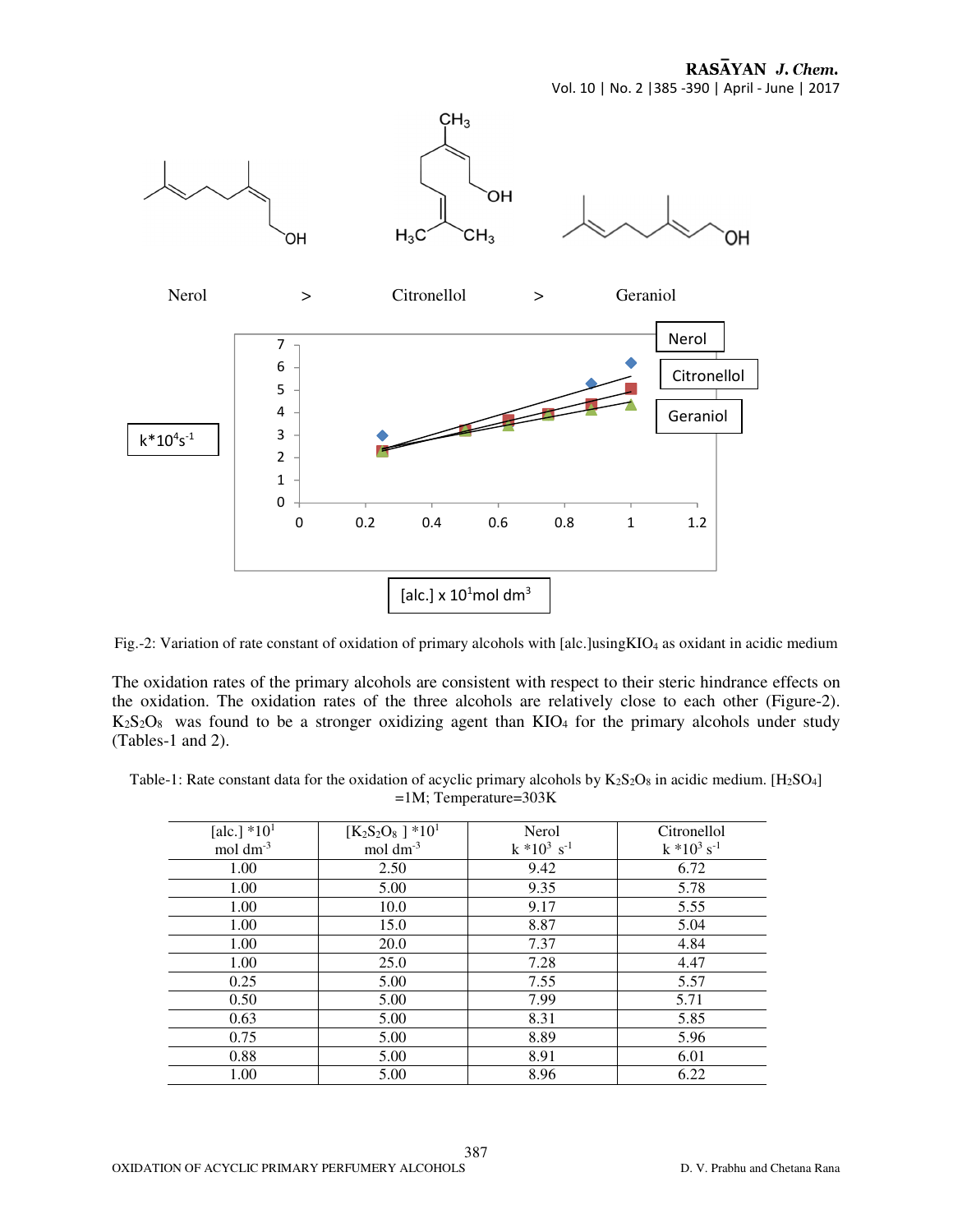| [alc.] $*101$        | $[KIO_4] * 10^1$       | Nerol               | Citronellol         | Geraniol      |
|----------------------|------------------------|---------------------|---------------------|---------------|
| $mol \, \text{dm}^3$ | $mol \, \text{dm}^{3}$ | $k * 10^{4} s^{-1}$ | $k * 10^{4} s^{-1}$ | $k * 104 s-1$ |
| 1.00                 | 2.50                   | 10.36               | 4.60                | 6.22          |
| 1.00                 | 5.00                   | 8.75                | 3.68                | 5.53          |
| 1.00                 | 10.0                   | 8.52                | 3.22                | 4.84          |
| 1.00                 | 15.0                   | 8.29                | 3.00                | 4.60          |
| 1.00                 | 20.0                   | 7.83                | 2.53                | 3.91          |
| 1.00                 | 25.0                   | 7.37                | 2.30                | 2.99          |
| 0.25                 | 5.00                   | 2.99                | 2.30                | 2.30          |
| 0.50                 | 5.00                   | 3.22                | 3.22                | 3.22          |
| 0.63                 | 5.00                   | 3.45                | 3.68                | 3.45          |
| 0.75                 | 5.00                   | 3.92                | 3.95                | 3.91          |
| 0.88                 | 5.00                   | 5.30                | 4.38                | 4.14          |
| 1.00                 | 5.00                   | 6.22                | 5.07                | 4.37          |

Table-2: Rate constant data for the oxidation of acyclic primary alcohols by KIO<sub>4</sub> in acidic medium  $[H<sub>2</sub>SO<sub>4</sub>] = 1M$ ; Temperature=303K

#### **Effect of ionic strength on oxidation rates of alcohols**

The effect of ionic strength on oxidation rate was in studied in dilute solution using  $K_2SO_4$  in the range of  $\mu$  = 5 to 25 x 10<sup>-2</sup> mol dm<sup>-3</sup> at 303 K (Tables-3 and 4) in accordance with the Bronsted-Bjerrum equation,  $log k = log k_0 + 1.02 Z_A Z_B \sqrt{\mu}$ 

The graphs of log k verses  $\sqrt{\mu}$  were found to be straight lines parallel to the  $\sqrt{\mu}$  axis indicating that the oxidation rates of alcohols were independent of ionic strength µ. This observation is supported by the mechanism suggested for the oxidation of alcohols which involves the participation of a nonionic species in the reaction.

Table-3: Effect of ionic strength on oxidation rates of perfumery alcohols using  $K_2S_2O_8$  as oxidant  $[a! [a] \text{cohol}] = 0.1 M; K_2 S_2 O_8] = 0.005 M; [H_2 SO_4] = 0.5 M;$  Temperature = 303 K

| $K_2SO_4$<br>$\mu$ x 10 <sup>2</sup> mol dm <sup>-3</sup> | Nerol<br>$k \times 10^3 \text{ s}^{-1}$ | Citronellol<br>$k \times 10^3 s^{-1}$ |
|-----------------------------------------------------------|-----------------------------------------|---------------------------------------|
|                                                           | 2.58                                    | 4.19                                  |
| 10                                                        | 3.13                                    | 4.72                                  |
| 15                                                        | 2.90                                    | 4.37                                  |
| 20                                                        | 3.38                                    | 4.37                                  |
| つう                                                        | 391                                     | 4 39                                  |

Table-4: Effect of ionic strength on oxidation rates of perfumery alcohol using KIO<sub>4</sub>as oxidant  $[a! [a] \text{cohol}] = 0.1 \text{ M}; KIO_4] = 0.005 \text{M}; [H_2SO_4] = 0.5 \text{ M};$  Temperature = 303 K

| $[K_2SO_4]$                                  | Nerol                    | Citronellol              | Geraniol                 |
|----------------------------------------------|--------------------------|--------------------------|--------------------------|
| $\mu$ x 10 <sup>2</sup> mol dm <sup>-3</sup> | $k \times 10^{4} s^{-1}$ | $k \times 10^{4} s^{-1}$ | $k \times 10^{4} s^{-1}$ |
|                                              | 6.22                     | 4.84                     | 2.76                     |
| 10                                           | 6.22                     | 3.92                     | 2.76                     |
| 15                                           | 4.15                     | 4.15                     | 2.31                     |
| 20                                           | 5.76                     | 4.38                     | 1.60                     |
| 25                                           | 4.38                     | 5.53                     | -84                      |

## **Effect of temperature on oxidation rates of perfumery acyclic primary alcohols**

The oxidation was studied in the temperature range 303-318K and the thermodynamic activation parameters were evaluated (Tables-5 and 6). For all the alcohols under study, the rate constants (k) increased with temperature and were inversely proportional to the energy of activation (E). The negative

388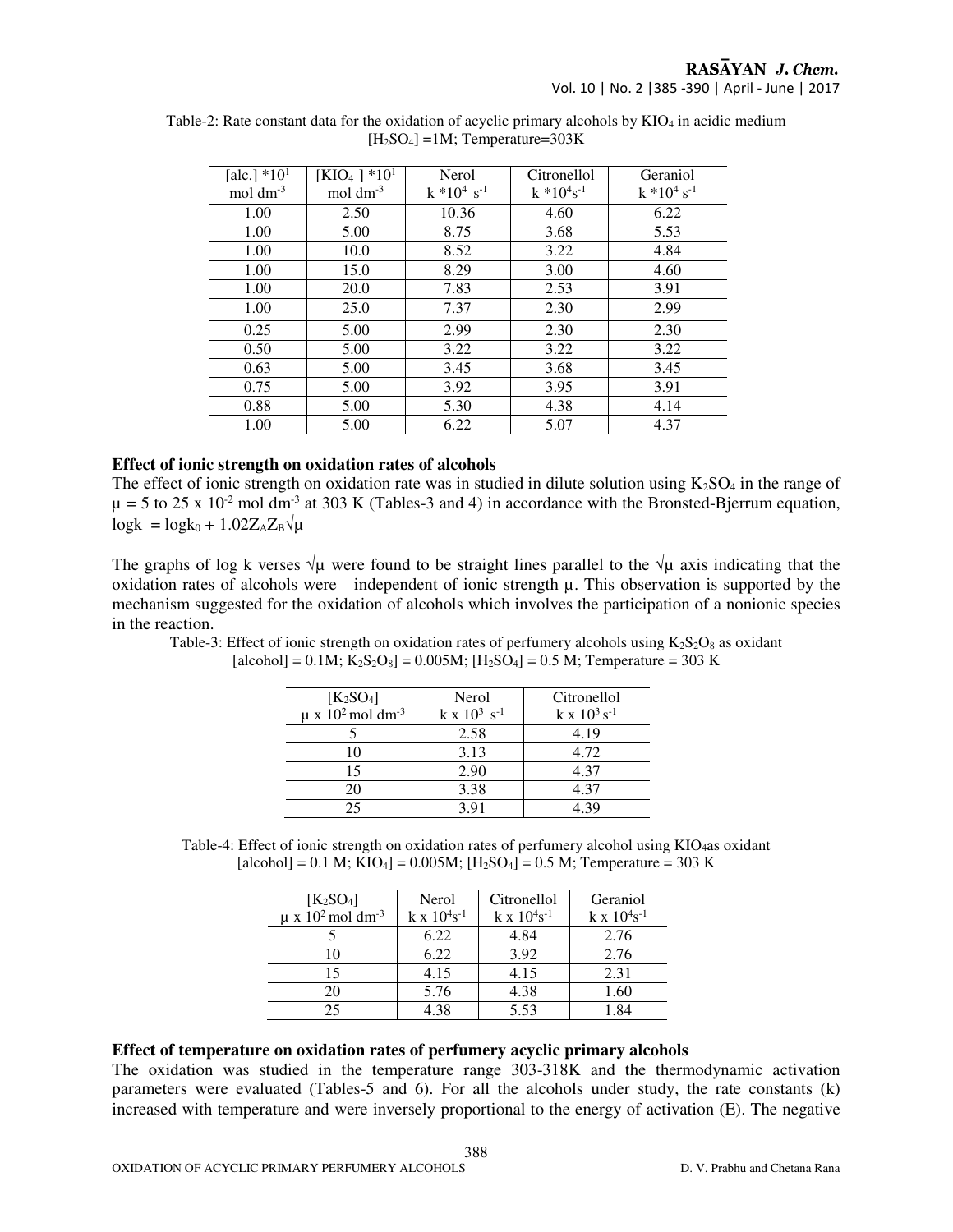# RASAYAN J. Chem. Vol. 10 | No. 2 |385 -390 | April - June | 2017

values of entropy of activation can be attributed to the curtailment of the rotational and vibrational modes of motion of the reacting molecules due to the formation of a rigid activated complex and the reorientation of the solvent molecules around the activated complex.15,16 The constant values of entropy of activation at all temperatures indicate that the site of oxidation i.e. – OH remains the same at all temperatures.

| Temp.(K) | $k \times 10^3$ | E                      | $K^*$ x $10^{15}$ | $\Delta H^*$           | $\Delta G^*$           | $\Delta S^*$                  |
|----------|-----------------|------------------------|-------------------|------------------------|------------------------|-------------------------------|
|          | $S^{-1}$        | $kJ$ mol <sup>-1</sup> |                   | $kJ$ mol <sup>-1</sup> | $kJ$ mol <sup>-1</sup> | kJ $K^{-1}$ mol <sup>-1</sup> |
| 303      | 7.32            | 10.92                  | 1.16              | 8.40                   | 86.98                  | $-0.2590$                     |
| 308      | 7.83            | 10.92                  | 1.22              | 8.36                   | 88.42                  | $-0.2594$                     |
| 313      | 8.61            | 10.92                  | 1.32              | 8.32                   | 89.80                  | $-0.2600$                     |
| 318      | 8.89            | 10.92                  | 1.34              | 8.28                   | 91.25                  | $-0.2603$                     |

Table-5: Thermodynamic activation parameters of the oxidation of perfumery alcohols by  $K_2S_2O_8$  in acidic medium. a. Nerol

#### b. Citronellol

| Temp.(K) | k x $10^3$ s <sup>-1</sup> | Е                     | $K^*$ x $10^{15}$ | $\Lambda$ H*           | $\Delta G^*$           | $\Lambda$ S*                  |
|----------|----------------------------|-----------------------|-------------------|------------------------|------------------------|-------------------------------|
|          |                            | $kJ \text{ mol}^{-1}$ |                   | $kJ$ mol <sup>-1</sup> | $kJ$ mol <sup>-1</sup> | kJ $K^{-1}$ mol <sup>-1</sup> |
| 303      | 6.49                       | 36.34                 | 1.03              | 33.82                  | 87.01                  | $-0.1750$                     |
| 308      | 9.07                       | 36.34                 | 1.41              | 33.78                  | 88.42                  | $-0.1770$                     |
| 313      | 11.63                      | 36.34                 | 1.78              | 33.74                  | 89.73                  | $-0.1781$                     |
| 318      | 12.64                      | 36.34                 | 1.91              | 33.70                  | 91.17                  | $-0.1805$                     |

Table-6: Thermodynamic activation parameters of the oxidation of perfumery alcohols by KIO4 in acidic medium. a. Nerol

| Temp.(K) | $k \times 10^4$ s <sup>-1</sup> |                        | $K^*$ x $10^{15}$ | $\Lambda$ H*           | $\Delta G^*$           | $\Lambda$ S*                  |
|----------|---------------------------------|------------------------|-------------------|------------------------|------------------------|-------------------------------|
|          |                                 | $kJ$ mol <sup>-1</sup> |                   | $kJ$ mol <sup>-1</sup> | $kJ$ mol <sup>-1</sup> | kJ $K^{-1}$ mol <sup>-1</sup> |
| 303      | 2.30                            | 20.91                  | 1.16              | 18.39                  | 95.36                  | $-0.2542$                     |
| 308      | 2.53                            | 20.91                  | 1.22              | 18.35                  | 96.75                  | $-0.2545$                     |
| 313      | 2.76                            | 20.91                  | 1.32              | 18.31                  | 98.11                  | $-0.2546$                     |
| 318      | 3.45                            | 20.91                  | 1.34              | 18.27                  | 99.15                  | $-0.2540$                     |

#### b. Citronellol

| Temp.(K)   k x $10^4$ s <sup>-1</sup> |      | E                      | $K^*$ x $10^{17}$ | $\Lambda$ H*           | $\Delta G^*$           | $\Delta S^*$                  |
|---------------------------------------|------|------------------------|-------------------|------------------------|------------------------|-------------------------------|
|                                       |      | $kJ$ mol <sup>-1</sup> |                   | $kJ$ mol <sup>-1</sup> | $kJ$ mol <sup>-1</sup> | kJ $K^{-1}$ mol <sup>-1</sup> |
| 303                                   | 1.15 | 38.12                  | 1.82              | 35.60                  | 97.10                  | $-0.2033$                     |
| 308                                   | 1.38 | 38.12                  | 2.15              | 35.55                  | 98.30                  | $-0.2041$                     |
| 313                                   | 1.84 | 38.12                  | 2.83              | 35.51                  | 99.16                  | $-0.2036$                     |
| 318                                   | 2.30 | 38.12                  | 3.48              | 35.47                  | 100.22                 | $-0.2034$                     |

#### c. Geraniol

| Temp.(K) | $k \times 10^{4} s^{-1}$ |                        | $K^*$ x $10^{17}$ | $\Lambda$ H*           | $\Delta G^*$           | $\Lambda$ S*                  |
|----------|--------------------------|------------------------|-------------------|------------------------|------------------------|-------------------------------|
|          |                          | $kJ$ mol <sup>-1</sup> |                   | $kJ$ mol <sup>-1</sup> | $kJ$ mol <sup>-1</sup> | kJ $K^{-1}$ mol <sup>-1</sup> |
| 303      | 1.61                     | 19.95                  | 2.55              | 17.43                  | 96.26                  | $-0.2607$                     |
| 308      | 1.84                     | 19.95                  | 2.87              | 17.39                  | 97.57                  | $-0.2606$                     |
| 313      | 2.07                     | 19.95                  | 3.18              | 17.34                  | 98.86                  | $-0.2600$                     |
| 318      | 2.33                     | 19.95                  | 3.48              | 17.30                  | 100.55                 | $-0.2612$                     |

389